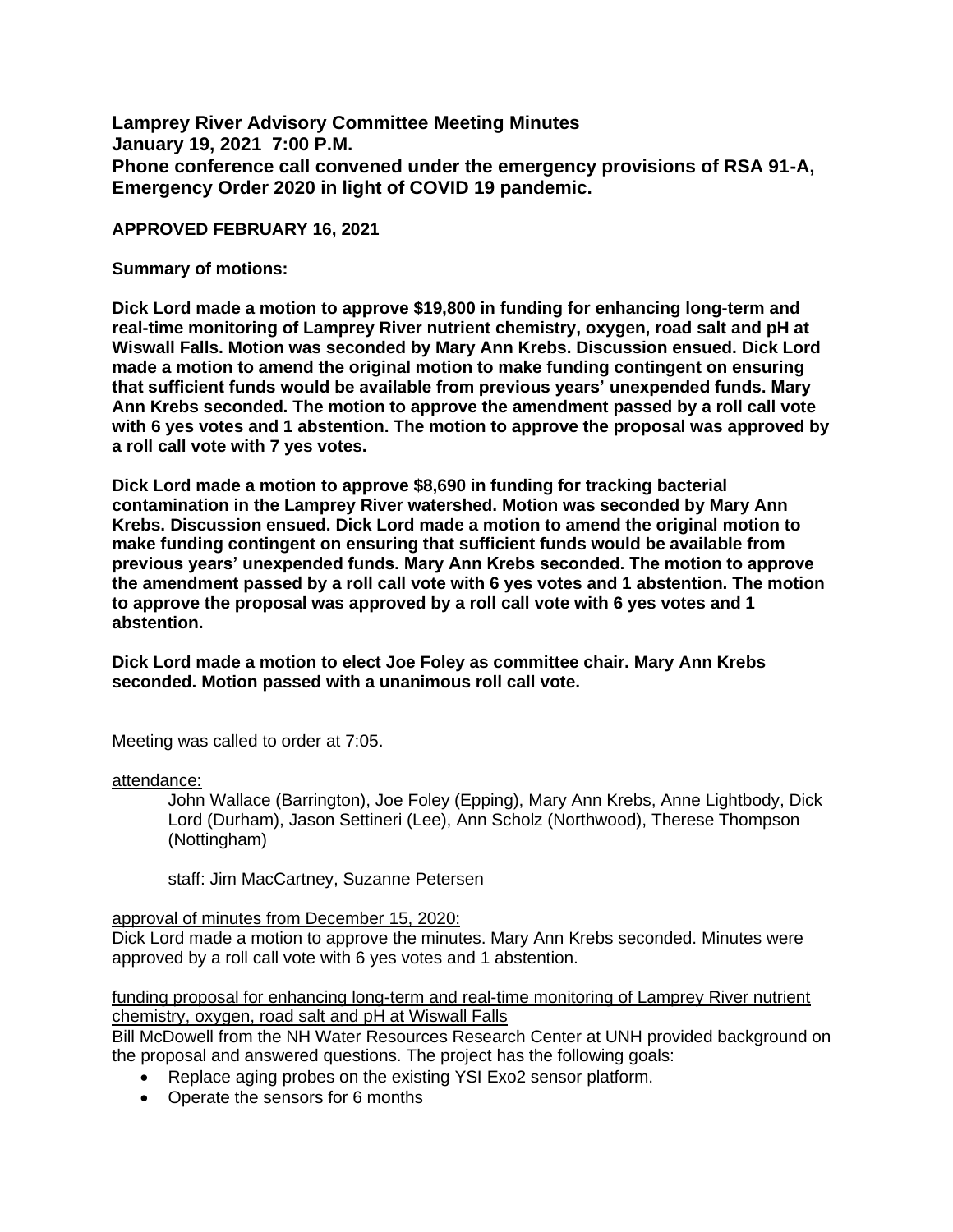- Assess options for putting all sensor data online in real time.
- The total request is for \$19,800.

**Dick Lord made a motion to approve \$19,800 in funding for enhancing long-term and real-time monitoring of Lamprey River nutrient chemistry, oxygen, road salt and pH at Wiswall Falls. Motion was seconded by Mary Ann Krebs. Discussion ensued. Dick Lord made a motion to amend the original motion to make funding contingent on ensuring that sufficient funds would be available from previous years' unexpended funds. Mary Ann Krebs seconded. The motion to approve the amendment passed by a roll call vote with 6 yes votes and 1 abstention. The motion to approve the proposal was approved by a roll call vote with 7 yes votes.** 

funding proposal for tracking bacterial contamination in the Lamprey River watershed Steve Jones from the Jackson Laboratory at UNH provided background on the proposal and answered questions. The project has the following goals:

- Develop a baseline of information related to bacterial pollution to help assess water quality status and potential contamination sources in the salt water and fresh water portions of the river.
- Compile data from past and on-going monitoring efforts in Great Bay to allow for spatial and long-term temporal trend determination for concentrations of three indicators of fecal-borne bacterial contamination in the greater Lamprey River watershed area.
- Extend findings to interested groups.

The total request is for \$8690.

**Dick Lord made a motion to approve \$8,690 in funding for tracking bacterial contamination in the Lamprey River watershed. Motion was seconded by Mary Ann Krebs. Discussion ensued. Dick Lord made a motion to amend the original motion to make funding contingent on ensuring that sufficient funds would be available from previous years' unexpended funds. Mary Ann Krebs seconded. The motion to approve the amendment passed by a roll call vote with 6 yes votes and 1 abstention. The motion to approve the proposal was approved by a roll call vote with 6 yes votes and 1 abstention.** 

# election of new chair and secretary per the bylaws:

Joe Foley volunteered to serve another term as the chair. **Dick Lord made a motion to elect Joe Foley as committee chair. Mary Ann Krebs seconded. Motion passed with a unanimous roll call vote.** Suzanne Petersen volunteered to serve as secretary. There were no objections.

### other:

- Jim MacCartney verified that sufficient funds exist to fund the two project proposals discussed earlier in the meeting.
- Therese Thompson shared news from that Nottingham voters will be asked to approve a new ordinance for protecting 25 foot buffers around vernal pools and secondary streams.
- Joe Foley noted that he frequently receives requests from commercial entities to include links to their businesses on LRAC's website. The committee confirmed by consensus that this would not serve LRAC's interests and that these links not be established.